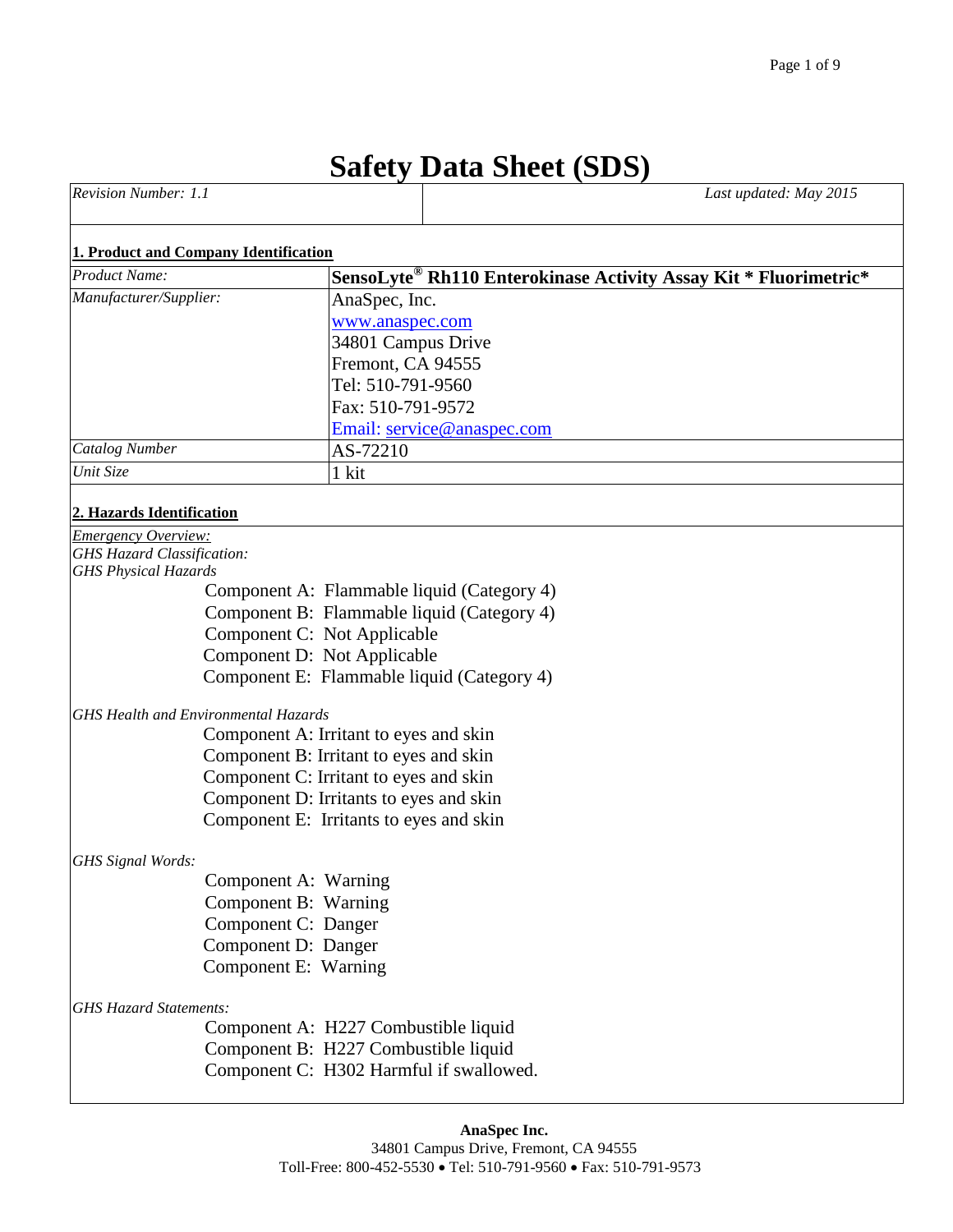Component D: H302 Harmful if swallowed. H314 Causes severe skin burns and eye damage. H335 May cause respiratory irritation.

Component E: H227 Combustible liquid

*GHS Precautionary Statements:*

 Component A: - None Component B: - None Component C: - None Component D: -None Component E: -None

*HMIS Classification:*

| <b>Component A:</b>      | <b>Component B:</b>      | Component C:             | <b>Component D:</b> | <b>Component E:</b>      |
|--------------------------|--------------------------|--------------------------|---------------------|--------------------------|
| Health hazard: 0         | Health hazard: 0         | Health hazard: 0         | Health hazard: 0    | Health hazard: 0         |
| <i>Flammability: 2</i>   | <i>Flammability: 2</i>   | Flammability: 0          | Flammability: 0     | Flammability: 2          |
| <i>Physical hazards:</i> | <i>Physical hazards:</i> | <i>Physical hazards:</i> | Physical hazards:   | <i>Physical hazards:</i> |
|                          |                          |                          |                     |                          |

*NFPA Rating:*

| <b>Component A:</b> | Component B:       | <b>Component C:</b> | <b>Component D:</b> | <b>Component E:</b> |  |
|---------------------|--------------------|---------------------|---------------------|---------------------|--|
| Health hazard: 0    | Health hazard: 0   | Health hazard: 0    | Health hazard: 2    | Health hazard: 0    |  |
| Fire: $2$           | Fire: 2            | Fire: $\theta$      | Fire: $\theta$      | Fire: 2             |  |
| Reactivity hazard:  | Reactivity hazard: | Reactivity hazard:  | Reactivity hazard:  | Reactivity hazard:  |  |
|                     |                    |                     |                     |                     |  |

#### **3. Composition / Information on Ingredients**

| Ingredients/Components: |                      |               |  |
|-------------------------|----------------------|---------------|--|
| <b>Chemical Name:</b>   | Description          | CAS Number:   |  |
| Component A             | <b>Contains DMSO</b> | $67 - 68 - 5$ |  |
| Component B             | <b>Contains DMSO</b> | $67 - 68 - 5$ |  |
| Component C             | Solution             | N/A           |  |
| Component D             | Solution             | N/A           |  |
| Component E             | <b>Contains DMSO</b> | $67 - 68 - 5$ |  |
|                         |                      |               |  |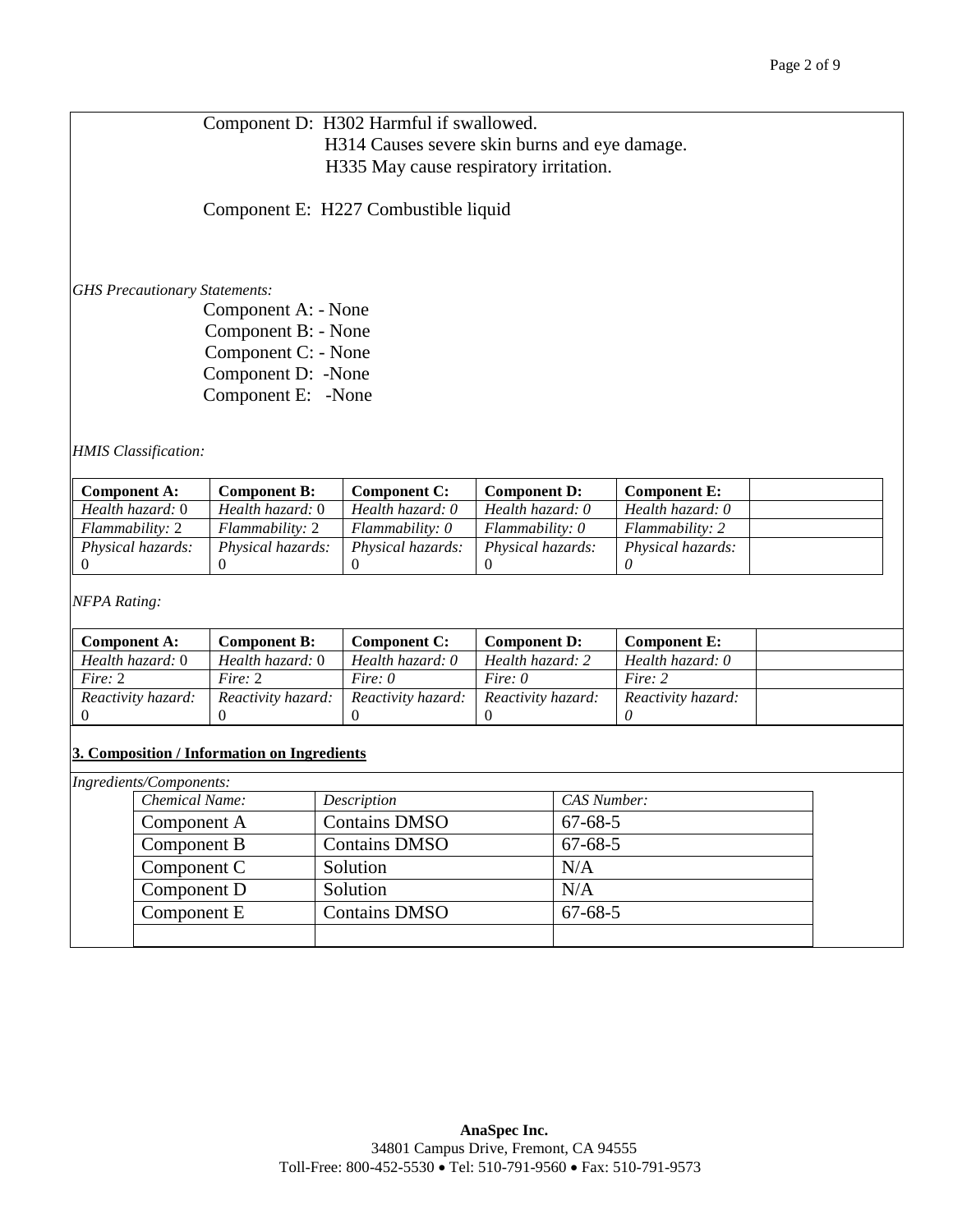## **4. First Aid Measures**

| <b>General advice</b> |  |
|-----------------------|--|
|-----------------------|--|

Consult a physician. Show this safety data sheet to the doctor in attendance. Move out of dangerous area. **Component A**

- *Inhalation:* If breathed in, move person into fresh air. If not breathing, give artificial respiration. Consult a physician.
- *Ingestion:* Do NOT induce vomiting. Never give anything by mouth to an unconscious person. Rinse mouth with water. Consult a physician.
- *Skin:* Wash off with soap and plenty of water. Consult a physician.
- *Eyes:* Flush eyes with water as a precaution.

## **Component B**

*Inhalation:* If breathed in, move person into fresh air. If not breathing, give artificial respiration. Consult a physician.

- *Ingestion:* Do NOT induce vomiting. Never give anything by mouth to an unconscious person. Rinse mouth with water. Consult a physician.
- *Skin:* Wash off with soap and plenty of water. Consult a physician.
- *Eyes:* Flush eyes with water as a precaution.

## **Component C**

*Inhalation:* If breathed in, move person into fresh air. If not breathing give artificial respiration Consult a physician.

*Ingestion:* Do NOT induce vomiting. Never give anything by mouth to an unconscious person. Rinse mouth with water. Consult a physician.

*Skin:* Wash off with soap and plenty of water. Take victim immediately to hospital. Consult a physician.

*Eyes:* Flush eyes with water as a precaution.

## *Component D*

- *Inhalation:* If breathed in, move person into fresh air. If not breathing, give artificial respiration. Consult a physician.
- *Ingestion:* Do NOT induce vomiting. Never give anything by mouth to an unconscious person. Rinse mouth with water. Consult a physician.
- *Skin:* Take off contaminated clothing and shoes immediately. Wash off with soap and plenty of water. Consult a physician.
- *Eyes:* Flush eyes with water as a precaution.

## *Component E*

*Inhalation:* If breathed in, move person into fresh air. If not breathing, give artificial respiration. Consult a physician.

- *Ingestion:* Do NOT induce vomiting. Never give anything by mouth to an unconscious person. Rinse mouth with water. Consult a physician.
- *Skin:* Wash off with soap and plenty of water. Consult a physician.
- *Eyes:* Flush eyes with water as a precaution.

## **5. Fire Fighting Measures**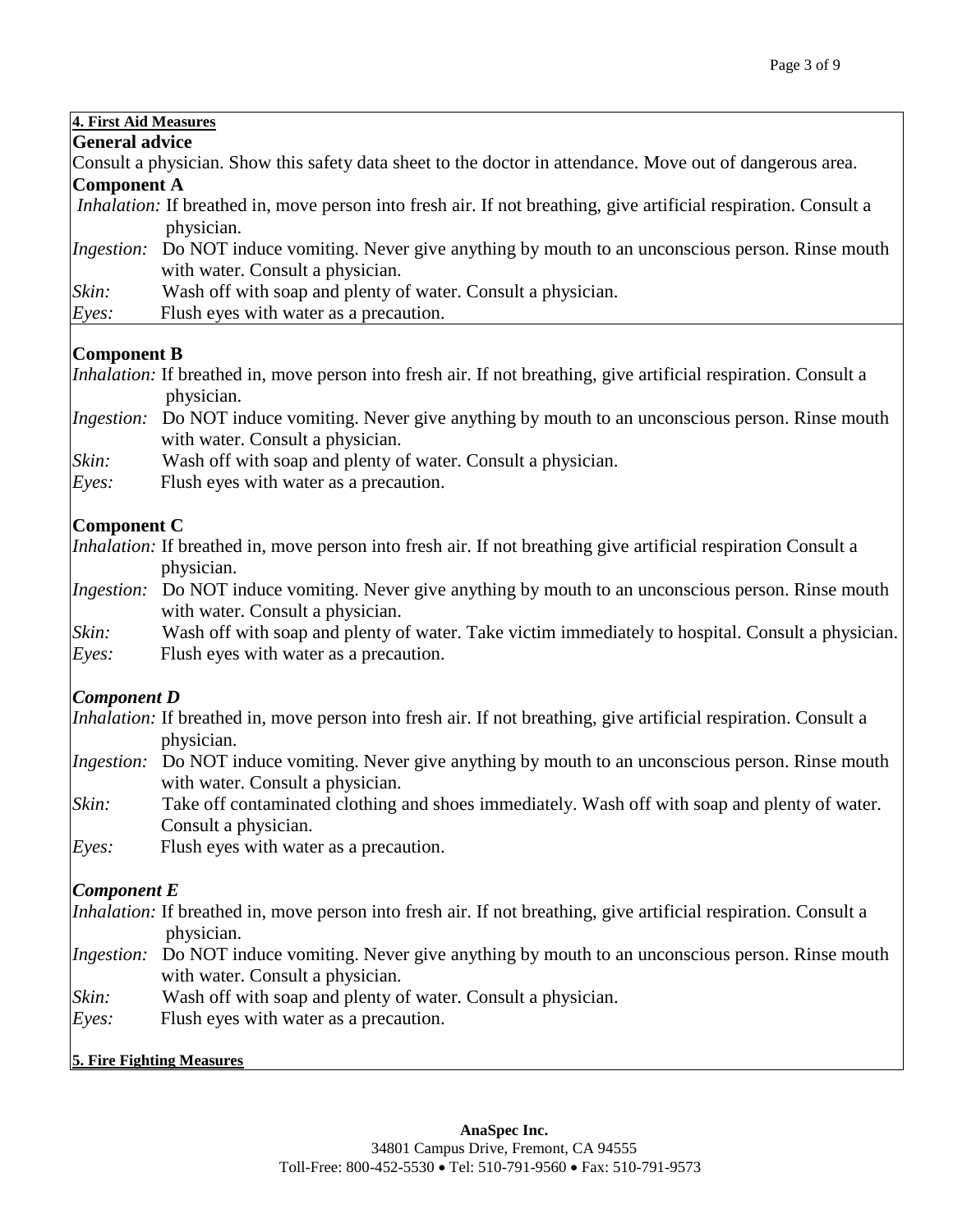| Extinguishing media:                 | Component A, B, and E: For small fires, use alcohol resistant foam, dry<br>chemical, or carbon dioxide. For large fires, use water spray from a safe<br>distance.<br><b>Component C, D: Not applicable.</b>                                                                                           |
|--------------------------------------|-------------------------------------------------------------------------------------------------------------------------------------------------------------------------------------------------------------------------------------------------------------------------------------------------------|
| Special firefighting procedures:     | <b>Component A, B, and E:</b> Fire fighters should wear positive pressure<br>self-contained breathing apparatus (SCBA) and full turnout gear.<br><b>Component C, D: Not applicable.</b>                                                                                                               |
| Unusual fire and explosions hazards: | <b>Component A, B, E:</b> Combustible liquid and vapor. Vapors are heavier<br>than air and may travel to a source of ignition and flash back. Vapors can<br>spread along the ground and collect in low or confined areas. Hazardous<br>carbon oxides and sulphur oxides formed under fire conditions. |
|                                      | <b>Component C, and D: Not applicable.</b>                                                                                                                                                                                                                                                            |

#### **6.** *Accidental* **Release Measures**

| Containment and spill<br>response | <b>Component A, B, and E:</b> Immediately contact emergency personnel. Prevent<br>further leakage or spillage if safe to do so. Avoid breathing vapors or mist. Remove<br>all sources of ignition and provide ventilation. Collect with an electrically protected<br>vacuum cleaner, by wet-brushing, or by absorbing with vermiculite, sand or earth,<br>and place in appropriate container for disposal. Do not let material enter drains.<br>Component C, and D: Not applicable. |  |
|-----------------------------------|-------------------------------------------------------------------------------------------------------------------------------------------------------------------------------------------------------------------------------------------------------------------------------------------------------------------------------------------------------------------------------------------------------------------------------------------------------------------------------------|--|
| <b>PPE</b>                        | Use personal protective equipment                                                                                                                                                                                                                                                                                                                                                                                                                                                   |  |

## **7. Handling and Storage**

#### **Component A, B, and E**

*Handling:* Wash thoroughly after handling. Remove and wash any contaminated clothing. Keep container tightly closed and avoid contact with eyes, skin, and clothing. Use with adequate ventilation and avoid ingestion and inhalation. Keep away from heat and flame.

*Storage:* Store in a tightly closed container away from moisture, heat, and flame. Store away from incompatible substances. Storage under a nitrogen blanket has been recommended. **Component C, and D:** Not applicable.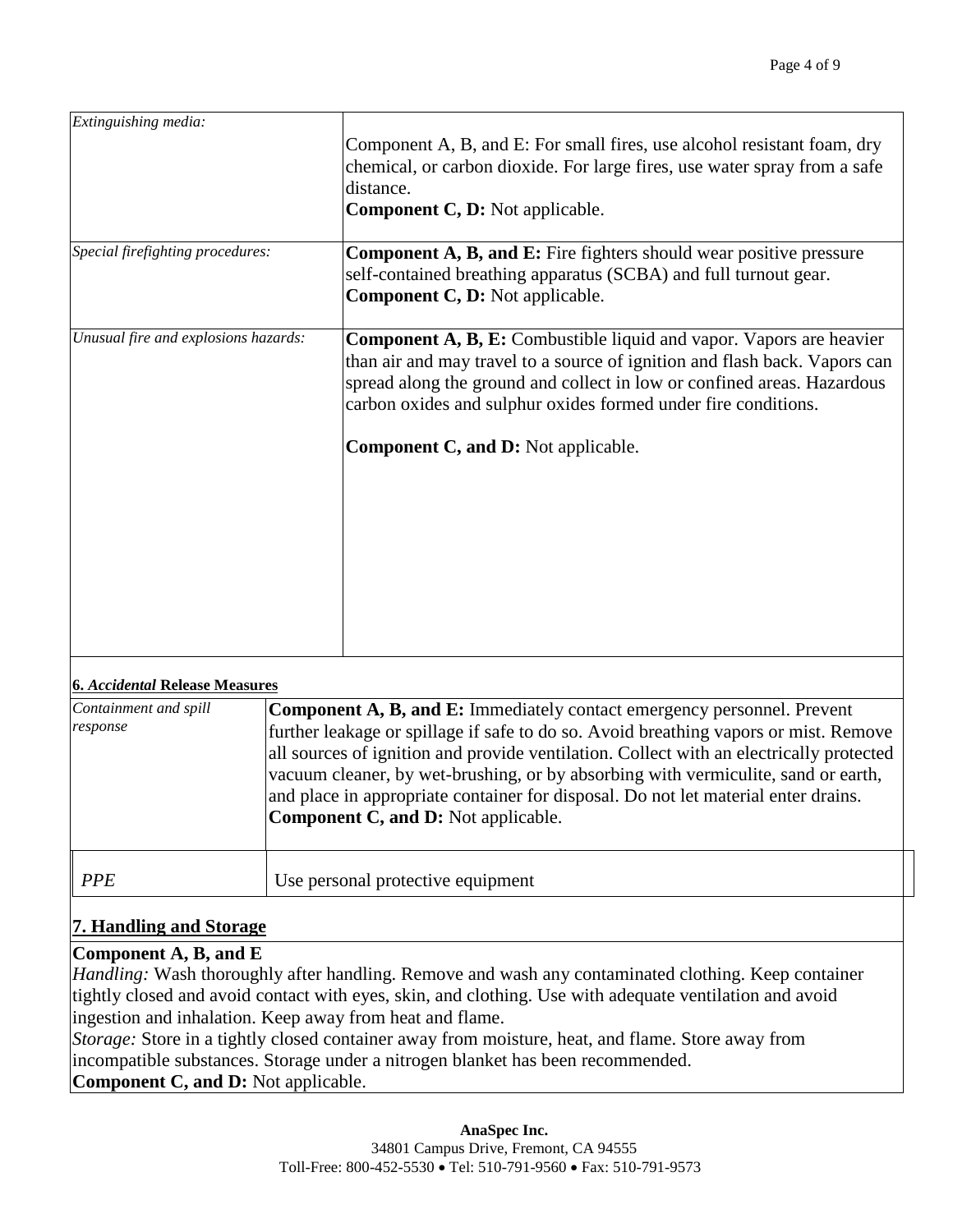## **8. Exposure Controls /Personal Protection**

| Engineering controls | <b>Component A, B and E:</b> Facilities storing and using this material should be equipped<br>with a safety shower and eyewash station. Adequate ventilation should also be present.<br><b>Component C, and D:</b> Not applicable.                                                                                                                                                                                                                                                                                                                                                               |
|----------------------|--------------------------------------------------------------------------------------------------------------------------------------------------------------------------------------------------------------------------------------------------------------------------------------------------------------------------------------------------------------------------------------------------------------------------------------------------------------------------------------------------------------------------------------------------------------------------------------------------|
| <b>PPE</b>           | Component A, B, and E<br><i>Respiratory System:</i> A respiratory protection program that meets OSHA's 29 CFR<br>1910.134 and ANSI Z88.2 requirements or European Standard EN 149 must be followed<br>whenever workplace conditions warrant respirator use.<br>Skin and Body: Wear appropriate work uniform or laboratory coat to prevent skin<br>exposure.<br><i>Hands:</i> Use chemical resistant, impervious gloves. Appropriate techniques should be<br>used to remove potentially contaminated gloves.<br><i>Eyes:</i> Wear chemical splash goggles.<br>Component C, and D: Not applicable. |

## **9. Physical and Chemical Properties**

| <b>Physical State</b>               | Components are liquids,        |
|-------------------------------------|--------------------------------|
| <i>Odo</i>                          | Not determined                 |
| Solubility in Water                 | Soluble                        |
| Specific Gravity                    | Not determined                 |
| pH                                  | Component A, Not applicable    |
|                                     | Component B, no data available |
|                                     | Component C -7.4               |
|                                     | Component D -7.4               |
|                                     | Component E no data available  |
|                                     |                                |
| <b>Boiling Point</b>                | Not determined                 |
| <b>Melting Point</b>                | Not determined                 |
| <b>Flash Point</b>                  | Not determined                 |
| Vapor Pressure:                     | Not determined                 |
| Vapor Density:                      | Not determined                 |
|                                     |                                |
| 10. Stability and Reactivity        |                                |
| <b>Thermal Decomposition</b>        | Not applicable                 |
|                                     |                                |
| Dangerous Products of Decomposition | Not Applicable                 |
|                                     |                                |
| Dangerous Reactions                 | Not Applicable                 |

| 11. Toxicological Information |                        |
|-------------------------------|------------------------|
| <b>RTECS Number</b>           | Component A: PV6210000 |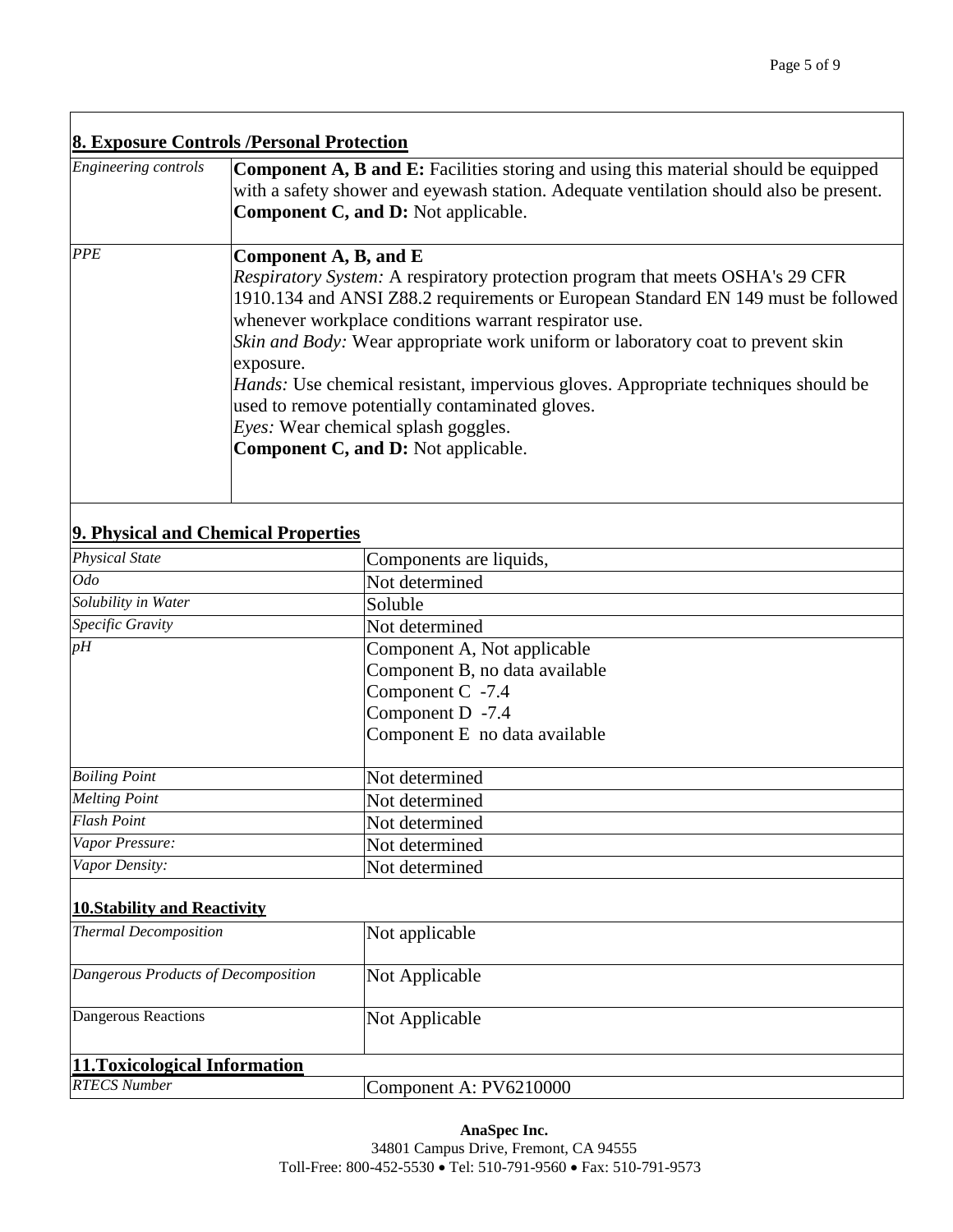|                                                      | Component B: PV6210000                                             |  |  |  |  |  |  |
|------------------------------------------------------|--------------------------------------------------------------------|--|--|--|--|--|--|
|                                                      | Component C: N/A                                                   |  |  |  |  |  |  |
|                                                      | Component D: N/A<br>Component E: PV6210000                         |  |  |  |  |  |  |
|                                                      |                                                                    |  |  |  |  |  |  |
|                                                      |                                                                    |  |  |  |  |  |  |
| Toxicity                                             | For Component A, B, and F contain DMSO.                            |  |  |  |  |  |  |
|                                                      | Oral LD50                                                          |  |  |  |  |  |  |
|                                                      | LD50 Oral - rat - $14,500$ mg/kg                                   |  |  |  |  |  |  |
|                                                      | <b>Inhalation LC50</b>                                             |  |  |  |  |  |  |
|                                                      | LC50 Inhalation - rat $-4 h - 40250$ ppm                           |  |  |  |  |  |  |
|                                                      | Dermal LD50                                                        |  |  |  |  |  |  |
|                                                      | LD50 Dermal - rabbit $-$ > 5,000 mg/kg                             |  |  |  |  |  |  |
|                                                      |                                                                    |  |  |  |  |  |  |
| <b>Health Hazards</b>                                | No data available                                                  |  |  |  |  |  |  |
| Potential Hazards                                    | <b>Potential Health Effects</b>                                    |  |  |  |  |  |  |
|                                                      | Inhalation May be harmful if inhaled. Causes respiratory tract     |  |  |  |  |  |  |
|                                                      | irritation.                                                        |  |  |  |  |  |  |
|                                                      | Ingestion Harmful if swallowed.                                    |  |  |  |  |  |  |
|                                                      | Skin Harmful if absorbed through skin. Causes skin irritation.     |  |  |  |  |  |  |
|                                                      | Eyes Causes eye irritation.                                        |  |  |  |  |  |  |
|                                                      | Aggravated Medical Condition: Avoid contact with DMSO solutions    |  |  |  |  |  |  |
|                                                      | containing toxic materials or materials with unknown toxicological |  |  |  |  |  |  |
|                                                      | properties. Dimethyl sulfoxide (DMSO) is readily absorbed through  |  |  |  |  |  |  |
|                                                      | skin and may carry such materials into the body.                   |  |  |  |  |  |  |
|                                                      |                                                                    |  |  |  |  |  |  |
| Carcinogenicity:                                     | No data available                                                  |  |  |  |  |  |  |
|                                                      |                                                                    |  |  |  |  |  |  |
| OSHA Permissible Exposure Limit (PEL)<br>Data        | No data available                                                  |  |  |  |  |  |  |
| ACGIH Threshold Limit Values (TLV) No data available |                                                                    |  |  |  |  |  |  |
| <b>12. Ecological Information</b>                    |                                                                    |  |  |  |  |  |  |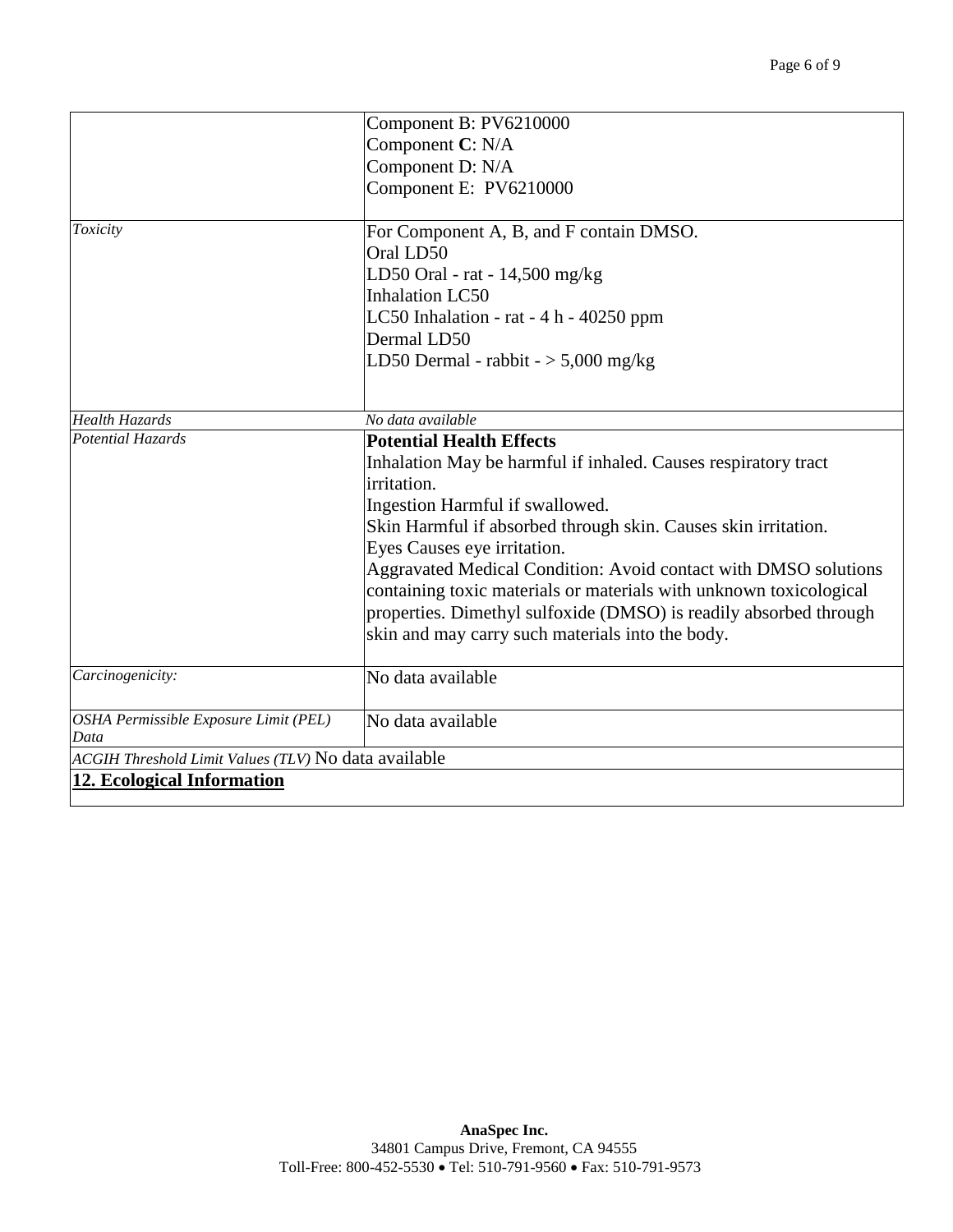For Dimethyl sulfoxide (DMSO) CAS-No. 67-68-5 *(Component A, B, and E contain DMSO)* **Toxicity** Toxicity to fish LC50 - Pimephales promelas (fathead minnow) - 34,000 mg/l - 96 h LC50 - Oncorhynchus mykiss (rainbow trout) - 35,000 mg/l - 96 h Toxicity to daphnia and other aquatic invertebrates. EC50 - Daphnia pulex (Water flea) - 27,500 mg/l Toxicity to algae EC50 - Lepomis macrochirus (Bluegill) -  $> 400,000$  mg/l - 96 h **Persistence and degradability** No data available **Bioaccumulative potential** No data available **Mobility in soil** No data available **PBT and vPvB assessment** No data available **Other adverse effects** No data available

#### **13. Disposal Considerations**

For Dimethyl sulfoxide (DMSO) CAS-No. 67-68-5 (Components A, B, and E)

This combustible material may be burned in a chemical incinerator equipped with an afterburner and scrubber. Offer surplus and non-recyclable solutions to a licensed disposal company.

#### **Contaminated packaging**

Dispose of as unused product.

#### **14. Transport Information:**

| <b>UN</b> Number             | N/A |
|------------------------------|-----|
| Hazard Class                 | N/A |
| <b>Identification Number</b> | N/A |
| Packing Group                | N/A |
| Proper Shipping Name (DOT)   | N/A |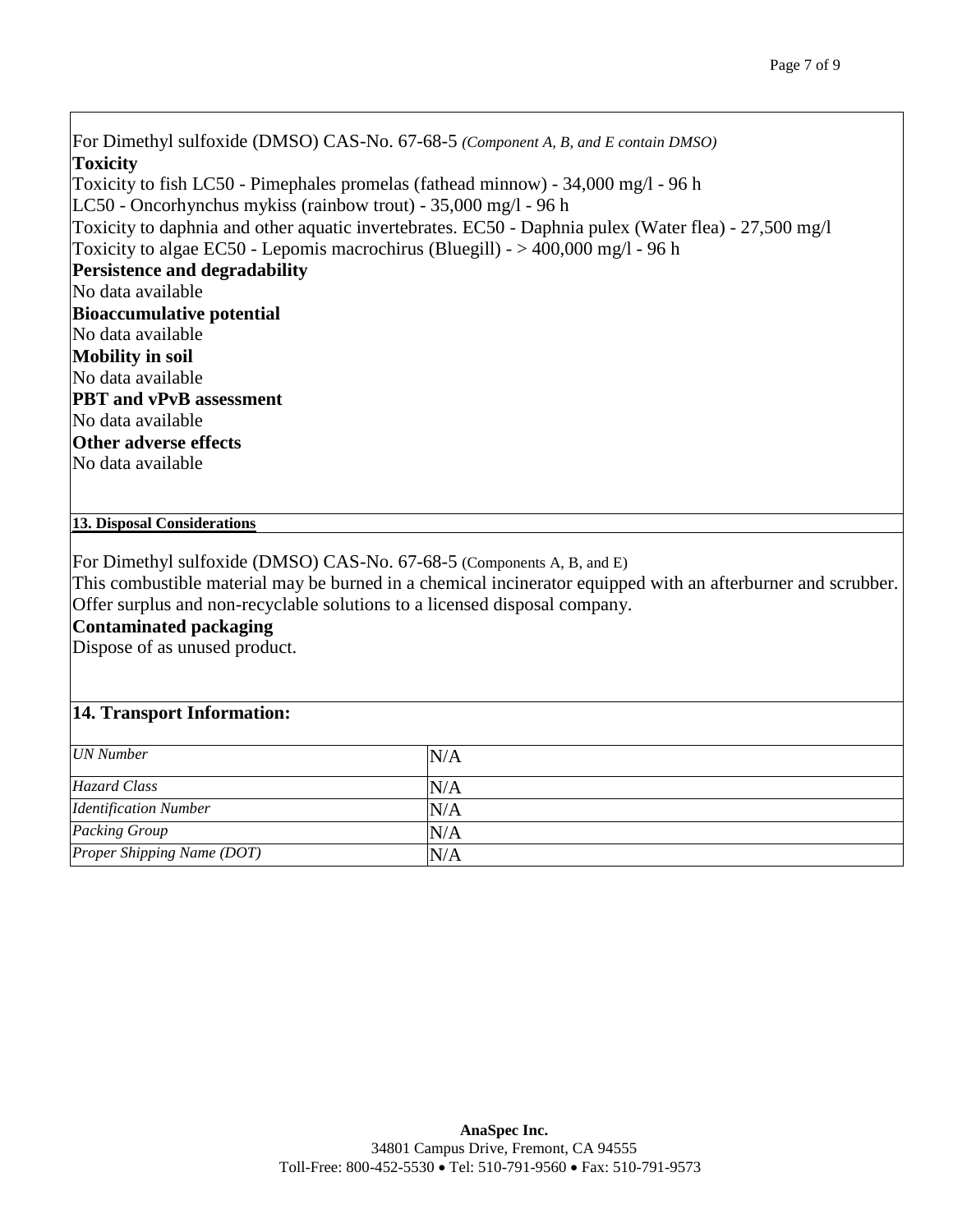| <b>Regulatory information</b>                                                        |                                                                                                                                                                                                                                                                                                                                                                                                                                                                                                                                                                                                                                                                                                            |  |  |  |
|--------------------------------------------------------------------------------------|------------------------------------------------------------------------------------------------------------------------------------------------------------------------------------------------------------------------------------------------------------------------------------------------------------------------------------------------------------------------------------------------------------------------------------------------------------------------------------------------------------------------------------------------------------------------------------------------------------------------------------------------------------------------------------------------------------|--|--|--|
| California Proposition 65:                                                           | N/A                                                                                                                                                                                                                                                                                                                                                                                                                                                                                                                                                                                                                                                                                                        |  |  |  |
| US TSCA (Toxic Substance Control Act):                                               | Component A: Listed<br>Component B: Listed<br>Component C: Not Listed<br>Component D: Not listed<br>Component E: listed                                                                                                                                                                                                                                                                                                                                                                                                                                                                                                                                                                                    |  |  |  |
| US CERCLA (Comprehensive Environmental Response,<br>Compensation, and Liability Act: | Component A: Not listed.<br>Component <b>B</b> : Not listed<br>Component C: Not listed<br>Component D: Not listed<br>Component E: Not listed                                                                                                                                                                                                                                                                                                                                                                                                                                                                                                                                                               |  |  |  |
| <b>US SARA Title III</b>                                                             | Component A<br>SARA 302 components: N/A<br>SARA 313 components: N/A<br>SARA 311/312 Hazards: Fire Hazard, Chronic Health Hazard<br>Component <b>B</b><br>SARA 302 components: N/A<br>SARA 313 components: N/A<br>SARA 311/312 Hazards: Fire Hazard, Chronic Health Hazard<br>Component C<br>SARA 302 components: N/A<br>SARA 313 components: N/A<br>SARA 311/312 Hazards: Acute Health Hazard, Chronic Health Hazard<br>Component D<br>SARA 302 components: N/A<br>SARA 313 components: N/A<br>SARA 311/312 Hazards: Acute Health Hazard, Chronic Health Hazard<br>Component E<br>SARA 302 components: N/A<br>SARA 313 components: N/A, Chronic Health Hazard<br>SARA 311/312 Hazards: Acute Health Hazard |  |  |  |
| <b>US Clean Air Act:</b>                                                             | Component A, B, C, D, E,<br>Listed under Hazardous Air Pollutants: Not listed<br>Listed under Class 1 Ozone Depletors: Not listed<br>Listed under Class 2 Ozone Depletors: Not listed                                                                                                                                                                                                                                                                                                                                                                                                                                                                                                                      |  |  |  |
| <b>US Clean Water Act:</b>                                                           | Components A, B, C, D, E,<br>Listed under "Hazardous Substances": Not listed<br>Listed under "Priority Pollutants": Not listed<br>Listed under "Toxic Pollutants": Not listed                                                                                                                                                                                                                                                                                                                                                                                                                                                                                                                              |  |  |  |